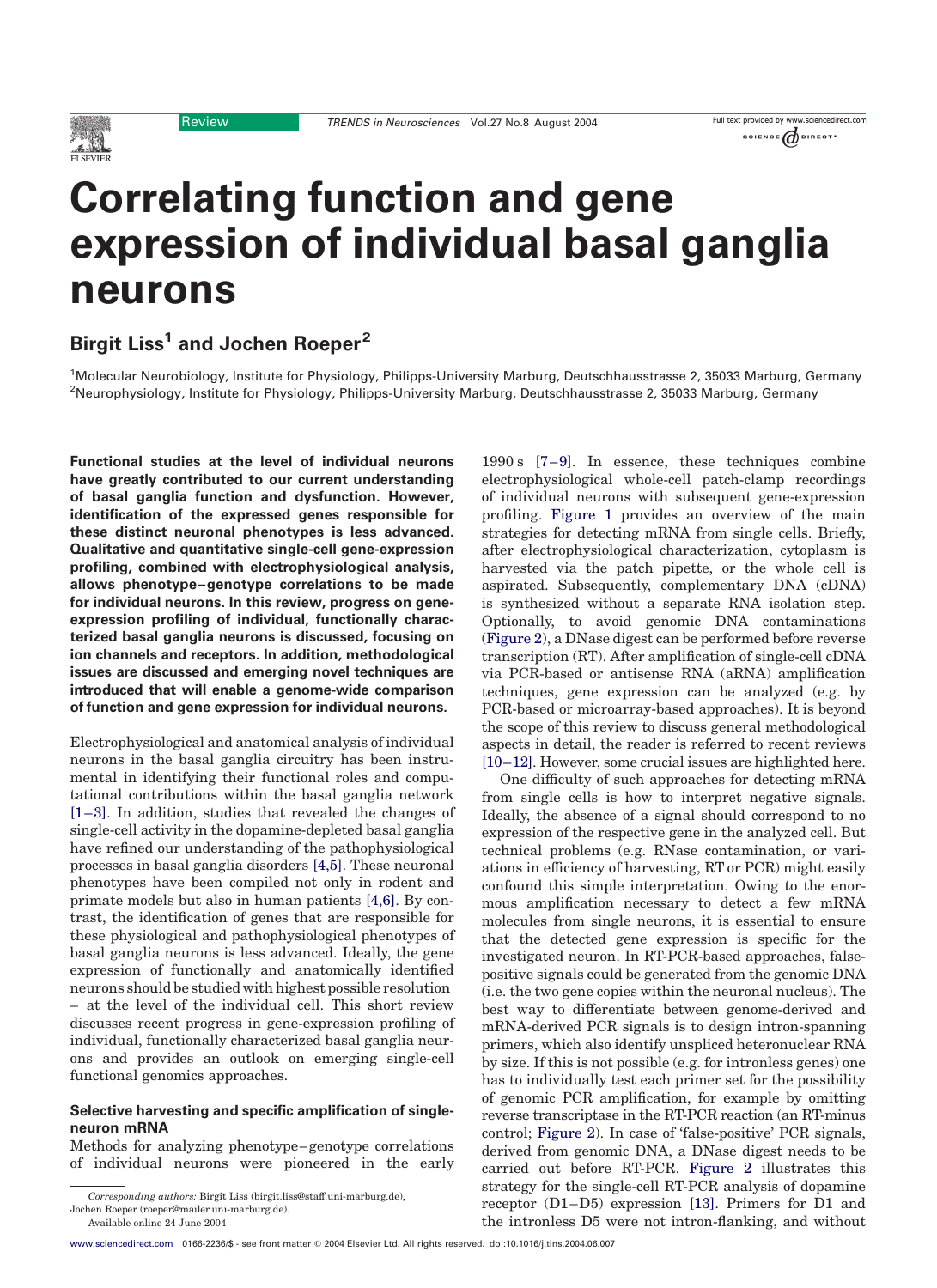

<span id="page-1-0"></span>

Figure 1. Principle of single-cell gene-expression techniques. After harvesting of single cells or single-neuron cytoplasm via a patch pipette, contents are expelled into a reaction tube; no separate RNA isolation is required. For gene-specific reverse transcription (RT)-PCR, mRNA is reverse transcribed into first-strand complementary DNA (cDNA) with random hexamers, oligodeoxy-thymidine (oligo-dT) or gene-specific primers. First-strand cDNA is directly used as template either for two rounds of qualitative PCR (multiplex-nested PCR), or for quantitative (real-time) PCR (qPCR), utilizing gene-specific primers. For global RT-PCR amplification, mRNA is reverse transcribed with oligo-dT primers containing a specific anchor sequence. Some global amplification protocols require second-strand cDNA synthesis and/or 5'-end tailing before global PCR amplification with anchored primers. For antisense RNA (aRNA) amplification, first-strand cDNA is synthesized using oligo-dT primers that contain a T7-RNA-polymerasebinding sequence. After second-strand cDNA synthesis, antisense RNA is generated via RNA polymerase, leading to ~1000-fold amplification of single-cell cDNA. In most cases, this aRNA is used for a second round of cDNA synthesis and aRNA amplification, resulting in  $\sim$  10<sup>6</sup>-fold amplification. Products of global or aRNA amplification can be directly quantified, or used either for fluorescence labelling and microarray hybridization or as templates for gene-specific qualitative or quantitative PCR. Detection of single-cell gene expression is performed via gel electrophoresis of (nested) PCR products (A), analysis of real-time PCR fluorescence plots (B) or analysis of microarray scans (C).

DNase digest, PCR signals were generated in all analyzed single cells, including the RT-minus control.

## Expression profiling of single neurons in the basal ganglia

In the basal ganglia, aRNA-based and RT-PCR-based variants of single-cell expression profiling were pioneered by Jim Surmeier and colleagues to analyze the expression of the five different dopamine receptors in distinct subpopulations of striatal projection neurons [\[14,15\]](#page-5-0). This was of particular interest because the segregation of D1-class and D2-class dopamine receptors to striatonigral and striatopallidal subpopulations was considered to be a key element in the functional anatomy of direct and indirect networks in the basal ganglia. The aRNA-based study indicated, however, that D1-class and D2-class receptors were coexpressed and colocalized in many striatonigral neurons (identified via retrograde tracing). The later RT-PCR based study confirmed these findings. About 50% of striatonigral neurons (identified via substance P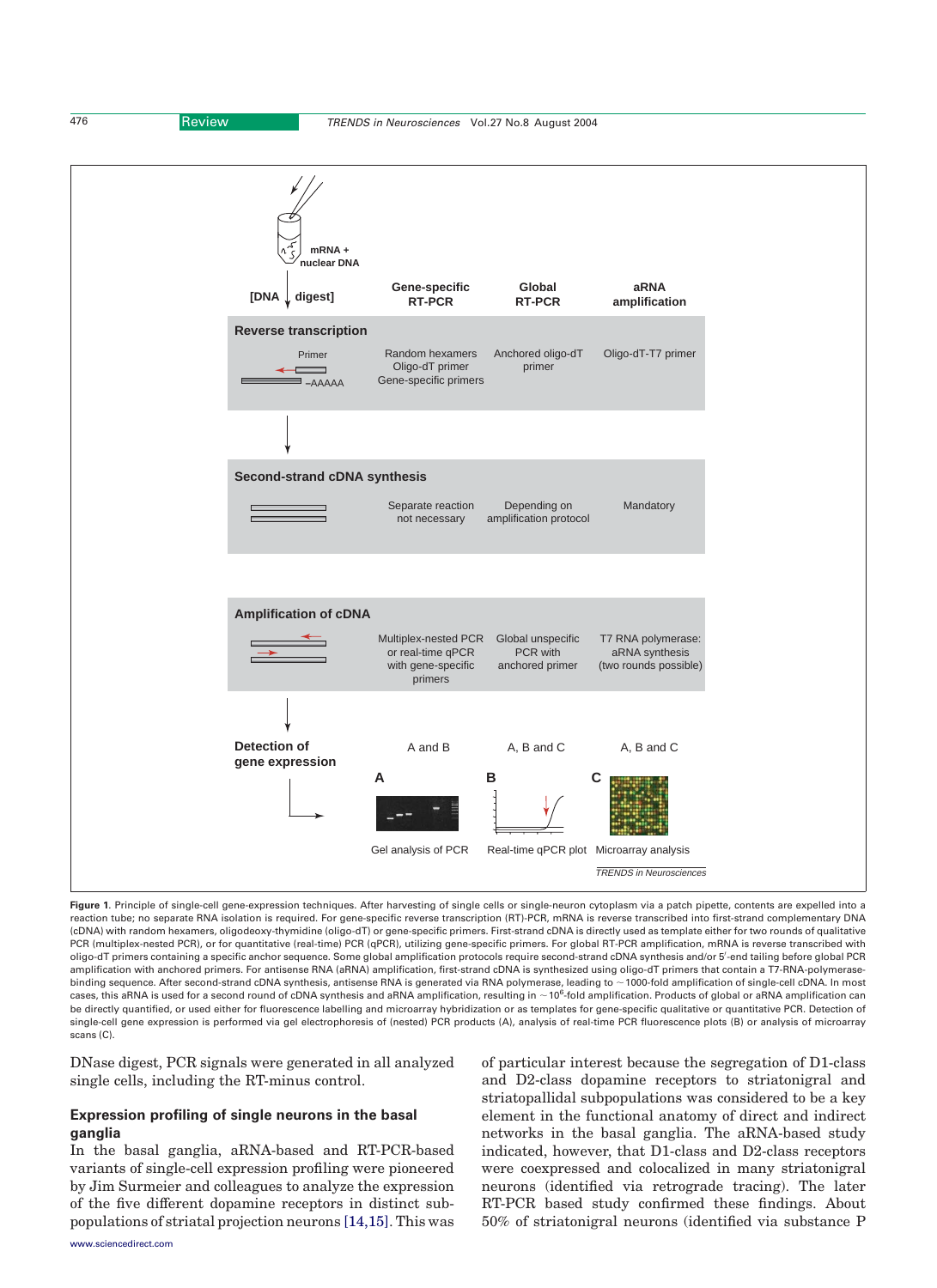<span id="page-2-0"></span>

Figure 2. Single-cell reverse transcription (RT)-PCR for dopamine receptors with and without DNase digestion. Gel electrophoresis of multiplex-nested PCR products (five dopamine receptors and three markers) derived from four different dopaminergic midbrain neurons. Primers for D1 and D5 dopamine receptors were not intron-spanning. Lower panels: to probe for 'false positive' RT-PCR signals derived from the genomic DNA of the nucleus, the reverse transcriptase was omitted in these RT-PCR reactions. (a) RNA from cytoplasm (including nucleus) of single cells was directly reverse transcribed. Note that, in contrast to D2 receptor and tyrosine hydroxylase (TH) signals, D1 and D5 signals were amplified for both single neurons, including the RT-minus control cell. These results make it impossible to decide whether the D1 and D5 signals in the upper panel were derived from mRNA or genomic DNA. (b) RNA from cytoplasm (including nucleus) of single cells was subjected to DNase digest before reverse transcription. Note that signals for only D2 receptors and TH are detected for the single neuron shown in the upper panel; D1 and D5 signals were absent. After DNase digest, the RT-minus control was blank. These results suggest that the signals for D1 and D5 for the neuron in (a), upper panel were false-positive results derived from genomic DNA. Abbreviation: CBd28k, calbindin; D1–D5, dopamine receptors (S/L, short and long splice variants); GAD67, glutamic acid decarboxylase 67; TH, tyrosine hydroxylase.

and enkephalin mRNA coexpression profiles) expressed D1 receptors as well as D3 or D4 receptor mRNA.

These early studies illustrate some major advantages of the single-cell RT-PCR technique: (i) high resolution, which allows analysis and definition of specific neuronal subtypes that might be present in only a small fraction of the total neuronal population (assessed as a collective with tissue-based methods); (ii) identification of the molecular phenotype of the analyzed neuron via co-detection of marker mRNA (e.g. that encoding enzymes for neurotransmitter synthesis, neuropeptides or  $Ca^{2+}$ -binding proteins); and (iii) very high sensitivity, which enables the detection of even one or two target molecules. This sensitivity is further illustrated in Figure 2 by the detection of two genomic DNA copies from a single cell nucleus. Detection of complex, often unexpected mRNA coexpression profiles such as those for dopamine receptors in striatal neurons created novel insights into the molecular diversity of neuronal populations and raised important questions regarding the functional significance of these mRNA coexpression patterns.

However, these studies also indicate potential limitations of single-cell approaches. Neurons were acutely dissociated following enzyme treatment. This procedure could dramatically change their morphology and results in a loss of local environment, which might alter their functional properties and gene expression. There is also danger of creating a non-representative selection of cell types that are less affected by the isolation procedure. These problems are alleviated when using brain-slice preparations from young animals. However, many studies still rely on acutely dissociated neurons – probably because harvesting of cytoplasm from neurons in brain slices is also problematic as they are tightly surrounded by

[www.sciencedirect.com](http://www.sciencedirect.com)

neuronal and glial neighbours, increasing the risk of contamination and unspecific signals. This risk is monitored by analyzing the expression of glial and cell-typespecific neuronal markers, and it can be minimized if the gigaseal is stable throughout the harvesting procedure [\[16\].](#page-5-0) Recently, single-cell RT-PCR was extended to neurons from slices of adult rodents, identified via retrograde tracing ([Figure 3](#page-3-0); B. Liss and J. Roeper, unpublished). This will enable expression profiling of single neurons in brain slices from well-established rodent basal ganglia disease models [\[17\].](#page-5-0)

Another crucial advantage of combining electrophysiological and molecular single neuron analysis is the potential to study functional and pharmacological phenotypes (e.g. specific synaptic currents or selective drug responses) in combination with gene-expression profiles in the same neuron. This allows non-biased analysis of neurons within the different nuclei of the basal ganglia, without implying their homogeneity – a constraint of tissue-based approaches. As somatodendritic ion channels and receptors orchestrate the basic electrophysiological properties of basal ganglia neurons, most single-cell studies focused on the functional and molecular analysis of these signaling molecules.

Klink and colleagues compared nicotinic ACh (nACh) receptor currents induced by fast ligand application with expression profiles of subunits for the nACh-receptor family. They found for dopaminergic midbrain neurons a clear single-cell phenotype–genotype correlation between distinct current kinetics and the detection or non-detection of a7 nACh-receptor mRNA [\[18\]](#page-5-0). Sergeeva and Haas defined the expression profiles of glycine receptors for cholinergic forebrain interneurons [\[19\].](#page-5-0) Their elegant single-cell phenotype–genotype correlation revealed that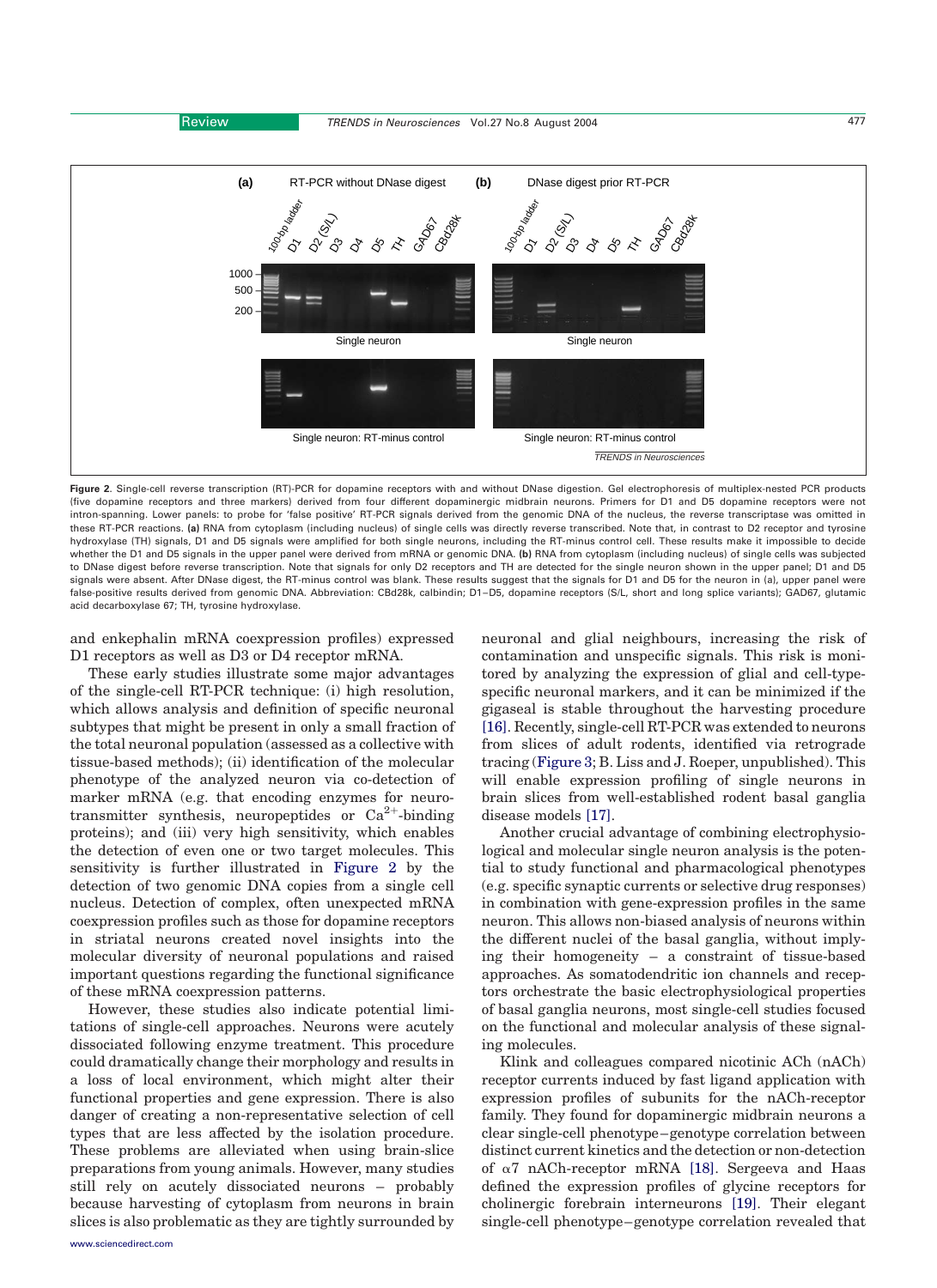<span id="page-3-0"></span>

Figure 3. Single-cell reverse transcription (RT)-PCR of an identified mesostriatal dopaminergic neuron in adult mouse brain slices. (a) Infrared differential interference contrast (IR-DIC) video microscopy of a retrogradely labeled mesostriatal neuron. Fluorescence beads are visible (arrow) under fluorescent illumination (546 nm); scale bar, 4 mm. (b) Fluorescent green Nissl stain (488 nm) of a coronal brain section from the same animal as in (a) for verification of the dorsal medial striatal injection site of the retrograde tracer beads (546 nm). (c) Electrophysiological properties of the neuron shown in (a): current-clamp recording of spontaneous activity (scale bar, 25 mV and 500 ms) and voltage-clamp recording of ionic currents (holding potential -40 mV, with 2 s voltage steps of increasing amplitudes from -60 mV to -140 mV in steps of 20 mV, followed by 0.5 s at -140 mV; scale bar 500 pA and 400 ms). (d) Gel electrophoresis of gene-specific RT-PCR products (multiplex-nested). After recordings, cytoplasm was harvested via patch pipette. Resulting cDNA was split to analyze expression of 13 different genes (in sets of eight and five). Abbreviations: CBd28k, calbindin; D1 –D5, dopamine receptors (S/L, short and long splice variants); DPPX, dipeptidyl peptidase 6; GAD67, glutamic acid decarboxylase 67; Girk1–Girk4, G-protein-coupled inwardly rectifying  $K^+$  channel subunits; TH, tyrosine hydroxylase.

differential expression of the  $\alpha$ 3 subunit in mouse, but not in rat, cholinergic interneurons was correlated with differential desensitization kinetics of the native glycine receptors and with differential potency of the receptor agonist taurine.

However, robust single-cell phenotype–genotype correlations are difficult to identify – not only because of methodological considerations and the large number of possible channel and receptor candidate genes, but also because of their dynamic translation and assembly, differential presynaptic, postsynaptic and extrasynaptic targeting, and turnover of distinct hetero-oligomers within single cells [\[20\]](#page-6-0). In addition, in many studies the potential of genuine single-cell phenotype–genotype correlations were not fully exploited. For instance, individual phenotype–genotype correlations of distinct dopamine receptor coexpression were not fully resolved for striatal neurons [\[15\],](#page-5-0) or function and gene expression were not analyzed in the same cells [\[21,22\]](#page-6-0). Baufreton and colleagues, by contrast, have recently demonstrated that neurons in the subthalamic nucleus that showed dopamine-induced

burst-potentiation selectively expressed D5 but not D1 receptors.

Dopamine receptor activation alters the responsiveness of basal ganglia neurons by modulation of both synaptic efficiency and postsynaptic conductances [\[23,24\].](#page-6-0) Thus, there is considerable interest in identifying the molecular downstream targets for dopamine receptors. D2 receptors directly activate native G-protein-coupled inwardly rectifying  $K^+$  channels that assemble from  $\text{Kir3.1}-\text{Kir3.4}$  subunits (GIRK1–GIRK4). The expression of these GIRK channel subunits has been studied in particular for dopaminergic and GABAergic midbrain neurons [\[22,25,26\]](#page-6-0). In these studies, differential coexpression patterns of GIRK1–GIRK4 subunits were detected; however, their specific functional roles were not resolved. By contrast, Cruz and colleagues showed that distinct GIRK channel coexpression profiles between GABAergic and dopaminergic midbrain neurons were associated with differential coupling efficiencies of GABA<sub>B</sub> receptors to these  $K^+$ channels [\[27\]](#page-6-0). Yan and Surmeier studied single-cell mRNA expression profiles of GABAA receptor subunits in striatal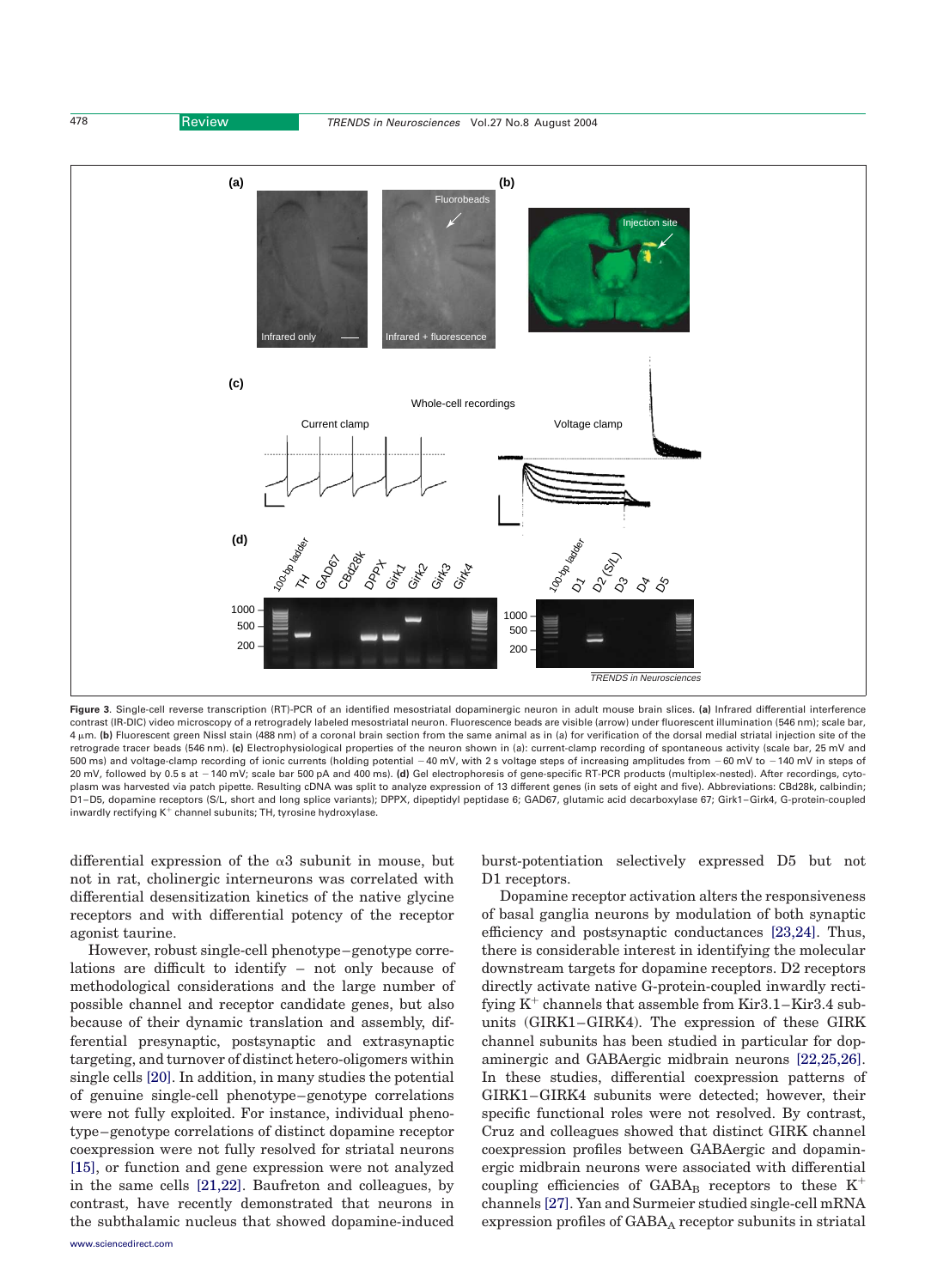cholinergic interneurons in the context of their finding that D5 receptor activation mediated an enhancement of  $GABA_A$  currents [\[28\].](#page-6-0) In most choline-acetyltransferasepositive cells, a complex coexpression pattern, including the detection of  $\alpha$ 2,  $\alpha$ 4,  $\beta$ 1 and  $\gamma$ 2 nACh receptor subunits, emerged. In addition,  $\alpha$ 3,  $\beta$ 3,  $\gamma$ 1 and/or  $\gamma$ 3 nACh receptor subunit mRNA was detected in many analyzed neurons. Possible functional implications of the differential subunit expression were not addressed.

Kir2.1–Kir2.3 (IRK1–IRK3) channel subunits form another class of inwardly rectifying  $K^+$  channels that might be activated by D1 dopamine receptors in striatal neurons [\[29\].](#page-6-0) Kir2.1 detection was correlated by Mermelstein and colleagues with inactivation properties of inwardly rectifying  $K^+$  currents in medium spiny neurons that coexpress distinct neuropeptide mRNA profiles [\[30\].](#page-6-0) Possible functional implications for celltype-dependent diversity of up-state and down-state transitions in striatal neurons remain to be addressed.

## Quantifying gene expression levels in basal ganglia neurons

Voltage-gated  $Ca^{2+}$  channels are also important downstream targets of D1-class and D2-class dopamine receptors [\[15\].](#page-5-0) Again, Mermelstein and colleagues [\[31\]](#page-6-0) demonstrated for striatal medium spiny neurons that differences in expression levels of the Ca<sup>2+</sup> channel  $\beta$ subunits 2a and 2b were associated with either slow or fast inactivation properties of Q-type  $Ca^{2+}$  currents.

To analyze relative differences in mRNA levels, the authors utilized a semi-quantitative single-cell RT-PCR approach previously developed by Tkatch and colleagues [\[32\].](#page-6-0) This method is based on generating serial dilutions of the reverse transcribed single-cell cDNA to determine the limiting dilution, where a respective PCR signal is still detected. In these serial dilutions, detection frequencies of individual transcripts were well described by unimodal Gaussian distributions, which facilitated statistical analysis and comparison across different neuronal populations [\[33–35\]](#page-6-0). The introduction of semi-quantitative single-cell RT-PCR methods was a significant improvement compared with the previous qualitative approaches. Qualitative PCR, in contrast to (semi-) quantitative PCR or aRNA amplification, is blind to biologically relevant differences of gene expression or respective mRNA levels and allows only a binary read-out: expression or absence of a distinct mRNA. An aRNA-based single-cell expression study analyzing GABAA receptors in hippocampal granule cells demonstrated the potential of quantifying gene expression levels via linear aRNA amplification approaches. The authors defined a complex pattern of GABA<sub>A</sub> receptor upregulation and downregulation in an epilepsy model [\[36\].](#page-6-0) Similarly, in basal ganglia nuclei, specific diseaserelated and plasticity-related changes in expression levels of signalling molecules that are not detectable with qualitative RT-PCR are likely to be relevant.

Analysis of single-cell expression profiles of ionotropic glutamate receptors were analyzed in great detail in other brain regions [\[7,37–41\]](#page-5-0) but have not yet received similar attention in the basal ganglia. However, the important issue of differential expression and editing of the AMPA

[www.sciencedirect.com](http://www.sciencedirect.com)

receptor GluR2 subunits, and the relevance of this for  $Ca^{2+}$  permeability of native AMPA receptors, has been addressed for single striatal neurons. Kim and colleagues found that NADPH-diaphorase-positive neurons are highly vulnerable to AMPA excitotoxicity and possessed a lower degree of RNA editing (at the Q/R site) [\[42\].](#page-6-0) This study also aimed to define the GluR1-to-GluR2 expression ratio in single striatal neurons by quantifying the relevant PCR product after 40 cycles of multiplex PCR using degenerate primers for the AMPA receptor family followed by 40 cycles of nested PCR for individual subunits. However, it would require an extremely well-established and carefully controlled protocol to obtain reliable and meaningful quantitative data via endpoint quantification of PCR products.

For quantitative RT-PCR based genotype–phenotype correlations of single neurons, fluorescence-based 'realtime' quantitative PCR approaches [\[43,44\]](#page-6-0) might be the method of choice. For real-time PCR, it is crucial to remove factors (e.g. from the RT reaction) that distort the amplification kinetics, and consequently quantification. Thus, if utilizing the whole single-cell cDNA reaction as a real-time PCR template, a purification step might be necessary [\[45\]](#page-6-0). Real-time quantitative PCR was first applied to different types of single basal ganglia neuron by Tkatch and colleagues demonstrating a linear correlation between mean phenotypes and mean genotypes [\[33\]](#page-6-0). A quantitative phenotype–genotype correlation at the level of individual neurons was first described for single dopaminergic neurons [\[46\].](#page-6-0) However, even quantitative real-time PCR allows only relative or absolute quantification of cDNA molecules, which do not necessarily reflect the number of corresponding mRNA molecules. RTefficiency varies significantly depending on factors such as priming strategies and secondary structure of the individual mRNA transcripts [\[43,47,48\].](#page-6-0) Thus, for absolute mRNA quantification, internal RNA standards have to be generated and added to the RT that display similar RT efficiency to the native mRNA in the cytoplasm of single neurons. For single-neuron analysis, internal RNA standards have been designed either by deleting a 48-bp fragment [\[49\]](#page-6-0) or by inserting a single nucleotide substitution into the target RNA sequence [\[50\].](#page-6-0) Even here, the native mRNA target molecules might be transcribed with different efficiency, particularly if they contain complex untranslated regions [\[48\].](#page-6-0) In addition, the somatodendritic spatial distribution of the quantified mRNA species might be different, and thus detected differences might be still relative and not absolute [\[50\]](#page-6-0).

Quantitative genotype–phenotype analysis has in particular facilitated better understanding of the role of Kv3 and Kv4 voltage-gated  $K^+$  channels for fast-firing and slow-firing modes of basal ganglia neurons. In an elegant study, Baranauskas and colleagues [\[51\]](#page-6-0) have identified the specific single-cell coexpression of Kv3.1 and Kv3.4 mRNA in fast-firing cells, including globus pallidus and subthalamic neurons. They demonstrated that these subunits form heteromeric channels with similar biophysical properties to their native counterparts. These Kv3 channels are essential for fast action potential repolarization, and thus for the fast firing range of the respective basal ganglia neurons. By contrast, Kv4 channels are important to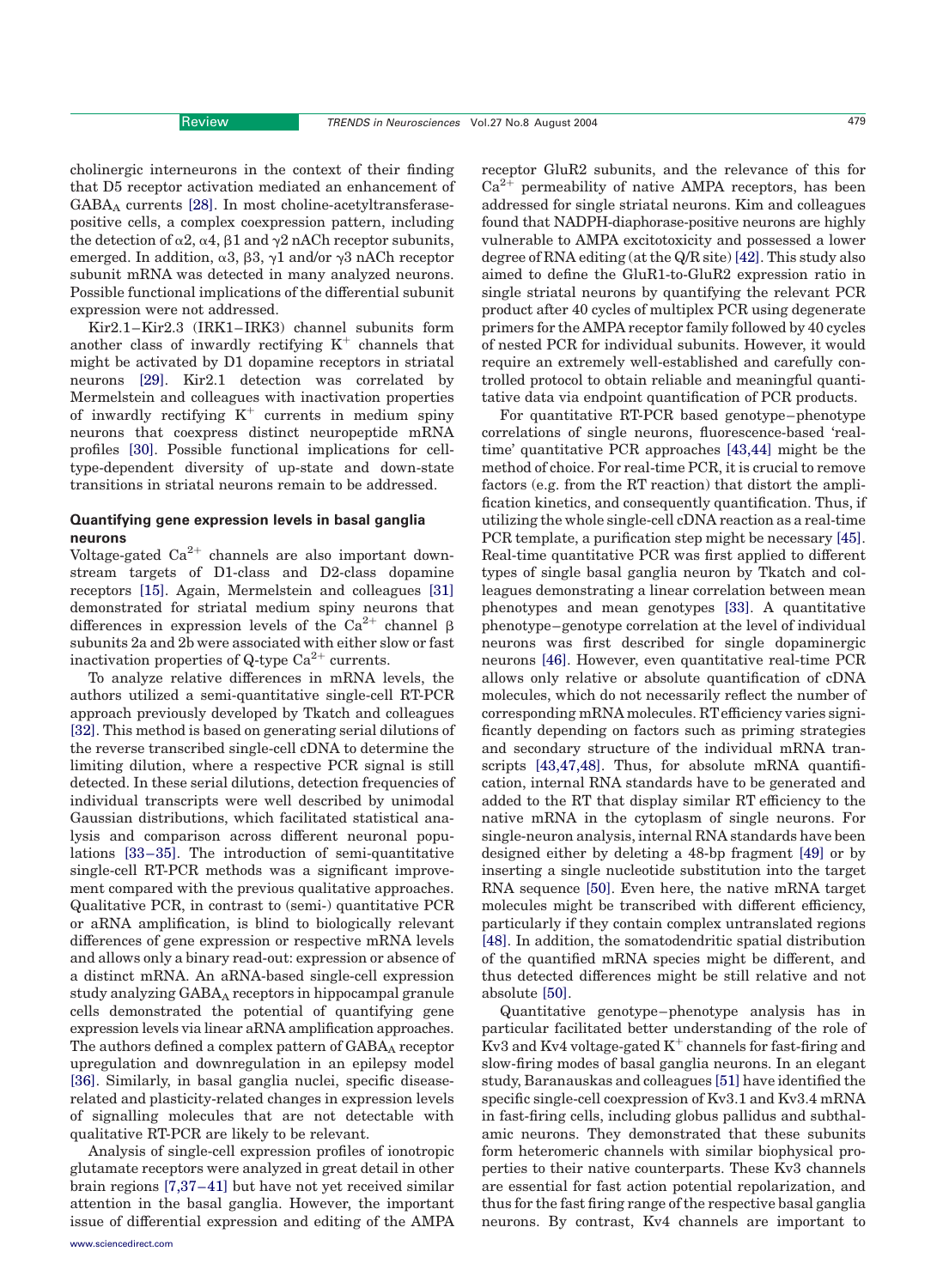<span id="page-5-0"></span>

enable slow firing of other basal ganglia neurons such as cholinergic striatal interneurons [\[52\]](#page-6-0) and dopaminergic substantia nigra neurons [\[46\]](#page-6-0). In dopaminergic neurons, A-type  $K^+$  current densities correlated with spike frequencies as well as with the number of Kv4.3 and KChip3.1 cDNA molecules at the level of individual neurons [\[46\].](#page-6-0) Recent studies have investigated the dynamic regulation of Kv4 channel expression: Hahn and co-workers demonstrated that A-type currents, as well as Kv4.3 mRNA, were upregulated in dopaminergic neurons after chronic neuroleptic treatment in vivo [\[53\]](#page-6-0). Hattori and colleagues showed a correlated increase in Kv4.2 mRNA and A-type current densities during postnatal development of cholinergic interneurons in vitro [\[34\].](#page-6-0) It will now be very interesting to study how function and expression of these and other ion channels are affected in the adult rodent models of basal ganglia disease.

#### Transcriptomics of single neurons

To address specific genotype–phenotype correlations with the techniques described here it is mandatory to define a selected set of candidate genes that might be responsible for a given phenotype. A complementary approach is to study a large, or even the complete, set of coexpressed genes in a particular cell type. Microarray-based expressionprofiling techniques have recently been successfully adapted for single laser-microdissected neurons [\[54\]](#page-6-0). Because current microarray technologies still require micrograms of RNA or DNA for labeling and hybridization, a key factor in making single-cell 'transcriptomics' feasible was development of reliable global amplification techniques. After amplification, the complexity and the relative abundance of transcripts should still reflect the original mRNA composition of the cell. Suitable amplification strategies are based either on advanced versions of the aRNA technique [\[55,56\]](#page-6-0) or on global PCR protocols [\[57–59\]](#page-6-0) [\(Figure 1\)](#page-1-0). Alternative expression profiling techniques such as microSAGE are now also scaled down to the single-cell level [\[60\]](#page-6-0). The combination of these techniques will facilitate not only better definition of cell types in the basal ganglia but also identification of concerted changes of gene expression occurring in defined neuronal populations in basal ganglia disease. Data from global brain gene-expression mapping initiatives via automated in situ hybridization, bacterial artificial chromosome (BAC)-based transgenes and other techniques [\[61–63\]](#page-6-0) will provide an increasingly important environment to interpret and complement single-cell expression-profiling data (see the Nucleic Acids Research database issue at [http://www3.](http://www3.oup.co.uk/nar/database/cat/9) [oup.co.uk/nar/database/cat/9\)](http://www3.oup.co.uk/nar/database/cat/9).

#### Future perspectives – from expression snapshots to real-time transcriptional movies

As many of the functional features of basal ganglia neurons can be captured only in the intact network in vivo, future studies might aim to combine in vivo recording with single-cell labeling and subsequent ex vivo harvesting of labeled cells. Novel in vivo single-cell gene transfer methods based on electroporation could facilitate this combined approach [\[64,65\].](#page-6-0) Also, recent in vivo patch-clamping developments might enable direct in vivo single-cell harvesting of individual, phenotypically defined neurons [\[66\].](#page-6-0)

The biggest current limitation is, however, temporal resolution of gene expression, as only snapshots are taken of steady-state gene expression in a single cell. Novel imaging techniques are now beginning to allow the monitoring of single-cell transcriptional activity in real time, which in the future will enable us to watch the complex game played between phenotypic events and transcriptional activity in neurons. For a first flavor of things to come, it is worth watching the first fascinating single-cell tran-scriptional movies (supplemental movies of Refs [\[67,68\]](#page-6-0)).

#### Acknowledgements

We would like to apologize to all colleagues whose work we could not acknowledge owing to text and citation limitations. We thank Andrea Hetzel and Olga Haeckel for providing unpublished data shown in [Figures 2 and 3](#page-2-0). We thank Frederik Kamme and Bertrand Lambolez for discussions.

#### References

- 1 Haber, S.N. (2003) The primate basal ganglia: parallel and integrative networks. J. Chem. Neuroanat. 26, 317–330
- 2 Groenewegen, H.J. (2003) The basal ganglia and motor control. Neural Plast. 10, 107–120
- 3 Wichmann, T. and DeLong, M.R. (2003) Functional neuroanatomy of the basal ganglia in Parkinson's disease. Adv. Neurol. 91, 9–18
- 4 Brown, P. (2003) Oscillatory nature of human basal ganglia activity: relationship to the pathophysiology of Parkinson's disease. Mov. Disord. 18, 357–363
- 5 Bar-Gad, I. et al. (2003) Information processing, dimensionality reduction and reinforcement learning in the basal ganglia. Prog. Neurobiol. 71, 439–473
- 6 Kuhn, A.A. et al. (2004) Event-related beta desynchronization in human subthalamic nucleus correlates with motor performance. Brain 127, 735–746
- 7 Lambolez, B. et al. (1992) AMPA receptor subunits expressed by single Purkinje cells. Neuron 9, 247–258
- 8 Van Gelder, R.N. et al. (1990) Amplified RNA synthesized from limited quantities of heterogeneous cDNA. Proc. Natl. Acad. Sci. U. S. A. 87, 1663–1667
- 9 Eberwine, J. et al. (1992) Analysis of gene expression in single live neurons. Proc. Natl. Acad. Sci. U. S. A. 89, 3010–3014
- 10 Dixon, A.K. et al. (2000) Gene-expression analysis at the single-cell level. Trends Pharmacol. Sci. 21, 65–70
- 11 Hinkle, D. et al. (2004) Single neurons as experimental systems in molecular biology. Prog. Neurobiol. 72, 129–142
- 12 Sucher, N.J. et al. (2000) Genes and channels: patch/voltage-clamp analysis and single-cell RT-PCR. Cell Tissue Res. 302, 295–307
- 13 Vallone, D. et al. (2000) Structure and function of dopamine receptors. Neurosci. Biobehav. Rev. 24, 125–132
- 14 Surmeier, D.J. et al. (1992) Dopamine receptor subtypes colocalize in rat striatonigral neurons. Proc. Natl. Acad. Sci. U. S. A. 89, 10178–10182
- 15 Surmeier, D.J. et al. (1996) Coordinated expression of dopamine receptors in neostriatal medium spiny neurons. J. Neurosci. 16, 6579–6591
- 16 Liss, B. et al. (1999) Alternative sulfonylurea receptor expression defines metabolic sensitivity of K-ATP channels in dopaminergic midbrain neurons. EMBO J. 18, 833–846
- 17 Hirsch, E.C. et al. (2003) Animal models of Parkinson's disease in rodents induced by toxins: an update. J. Neural Transm. Suppl. 65, 89–100
- 18 Klink, R. et al. (2001) Molecular and physiological diversity of nicotinic acetylcholine receptors in the midbrain dopaminergic nuclei. J. Neurosci. 21, 1452–1463
- 19 Sergeeva, O.A. and Haas, H.L. (2001) Expression and function of glycine receptors in striatal cholinergic interneurons from rat and mouse. Neuroscience 104, 1043–1055